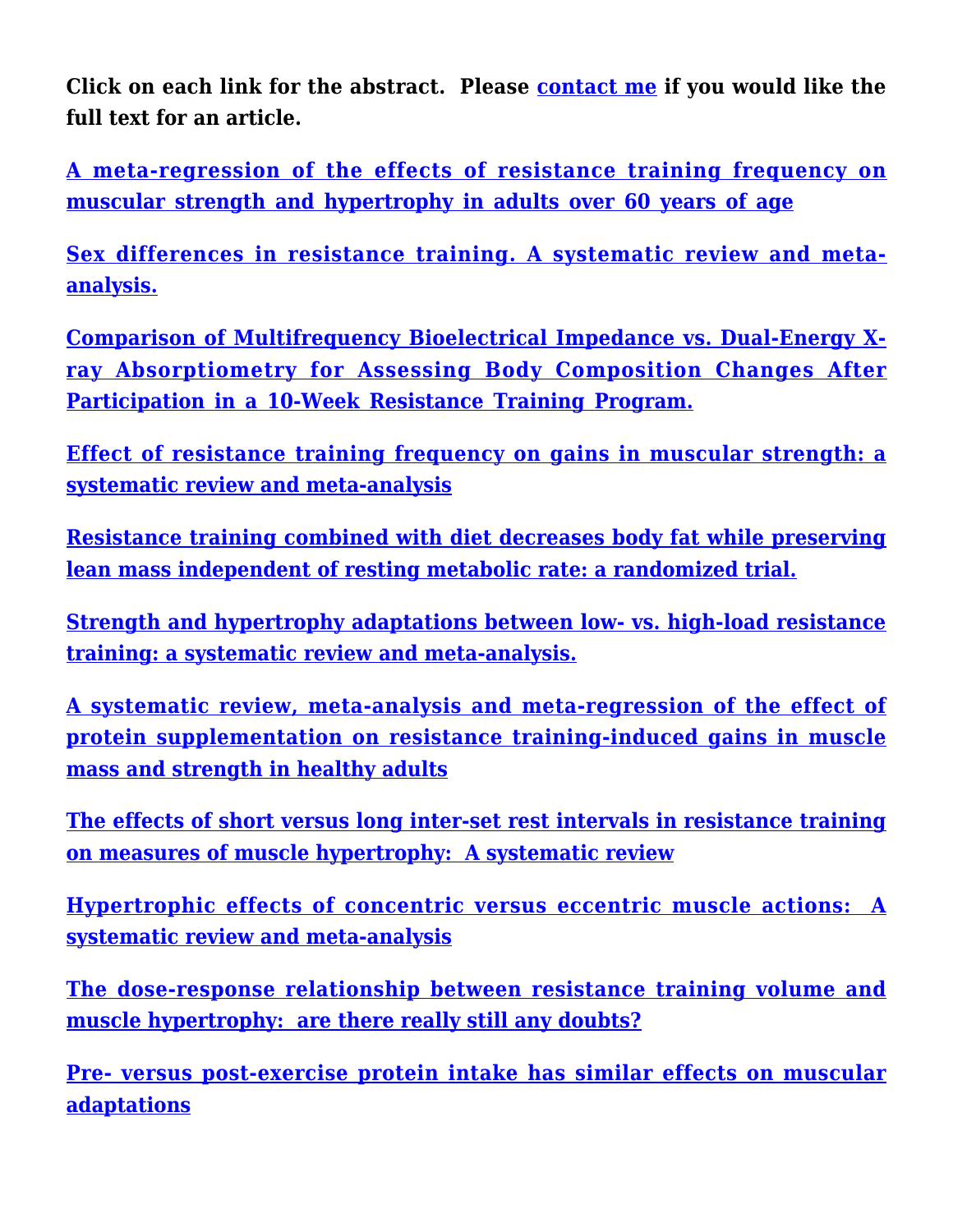**[Strength, body composition, and functional outcomes in the squat versus leg](https://www.ncbi.nlm.nih.gov/pubmed/27735888) [press exercises](https://www.ncbi.nlm.nih.gov/pubmed/27735888)**

**[Dose-response relationship between weekly resistance training volume and](https://www.ncbi.nlm.nih.gov/pubmed/27433992) [increases in muscle mass: A systematic review and meta-analysis](https://www.ncbi.nlm.nih.gov/pubmed/27433992)**

**[Effects of resistance training frequency on measures of muscle hypertrophy:](https://www.ncbi.nlm.nih.gov/pubmed/27102172) [A systematic review and meta-analysis](https://www.ncbi.nlm.nih.gov/pubmed/27102172)**

**[Comparison of amplitude-mode ultrasound versus air displacement](https://www.ncbi.nlm.nih.gov/pubmed/26970424) [plethysmography for assessing body composition changes following](https://www.ncbi.nlm.nih.gov/pubmed/26970424) [participation in a structured weight-loss programme in women](https://www.ncbi.nlm.nih.gov/pubmed/26970424)**

**[Effects of varied versus constant loading zones on muscular adaptations in](https://www.ncbi.nlm.nih.gov/pubmed/27042999) [trained men](https://www.ncbi.nlm.nih.gov/pubmed/27042999)**

**[Longer interest rest periods enhance muscle strength and hypertrophy in](https://www.ncbi.nlm.nih.gov/pubmed/26605807) [resistance-trained men](https://www.ncbi.nlm.nih.gov/pubmed/26605807)**

**[Effects of meal frequency on weight loss and body composition: A meta](https://www.ncbi.nlm.nih.gov/pubmed/26024494)[analysis](https://www.ncbi.nlm.nih.gov/pubmed/26024494)**

**[Effect of repetition duration during resistance training on muscle](https://www.ncbi.nlm.nih.gov/pubmed/25601394) [hypertrophy: A systematic review and meta-analysis](https://www.ncbi.nlm.nih.gov/pubmed/25601394)**

**[Muscular adaptations in low- versus high-load resistance training: A meta](https://www.ncbi.nlm.nih.gov/pubmed/25530577)[analysis](https://www.ncbi.nlm.nih.gov/pubmed/25530577)**

**[Body composition changes associated with fasted versus non-fasted aerobic](https://www.ncbi.nlm.nih.gov/pubmed/25429252) [exercise](https://www.ncbi.nlm.nih.gov/pubmed/25429252)**

**[The effect of protein timing on muscle strength and hypertrophy: A meta](https://www.ncbi.nlm.nih.gov/pubmed/24299050)[analysis](https://www.ncbi.nlm.nih.gov/pubmed/24299050)**

**[Determining Appropriate Set Volume for Resistance Exercise](http://journals.lww.com/nsca-scj/Abstract/2010/06000/Determining_Appropriate_Set_Volume_for_Resistance.3.aspx)**

**[Single vs. multiple sets of resistance exercise for muscle hypertrophy: a](http://www.ncbi.nlm.nih.gov/pubmed/20300012) [meta-analysis](http://www.ncbi.nlm.nih.gov/pubmed/20300012)**